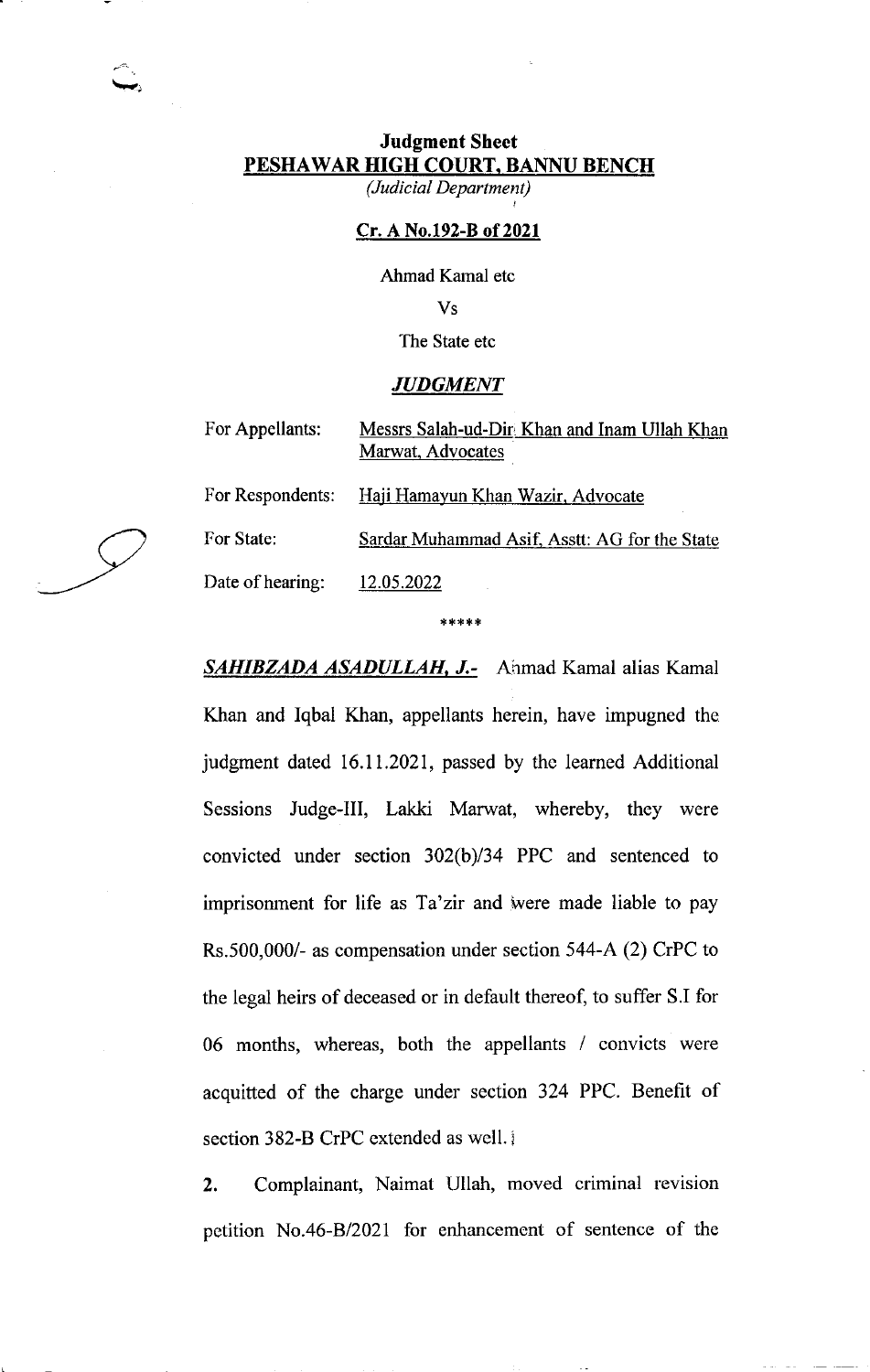appellants and Cr.A No.196-B/2021 against their acquittal under section 324 PPC. Since all these matters have arisen out of the same judgment, therefore, we intend to decide the same through this common judgment.

3. Case of the prosecution, as divulged in the first information report, in brevity, is that on 03.08.2014 at 23:15 hours, complainant Naimat Ullah, in presence of dead body of his son Rehmat Ullah, reported the occurrence to the local police in Emergency Ward of City Hospital, Lakki Marwat to the effect that on the night of occurrence, he alongwith his brother Zafar Khan and his deceased son Rehmat Ullah was going to the mosque in their village for offering Isha prayer; that Rehmat Ullah was some paces ahead and lights in the street were glowing; that at 2l:00 hours, when they were taking tum in the street, accused / appellants Kamal Khan and Iqbal Khan duly armed with Kalashnikovs were present there in the street and raised voice at the complainant party that they would not be spared and the moment started firing at them through their respective weapons, due to which, Rehmat Ullah got hit, injured and fell to the ground, while complainant and Zafar Khan luckily escaped unhurt; that the accused decamped from the spot after the commission of offence; that complainant and Zafar Khan took the injured to the hcspital, but he succumbed to the injuries on the way to hospital. Motive for the offence is

 $-2-$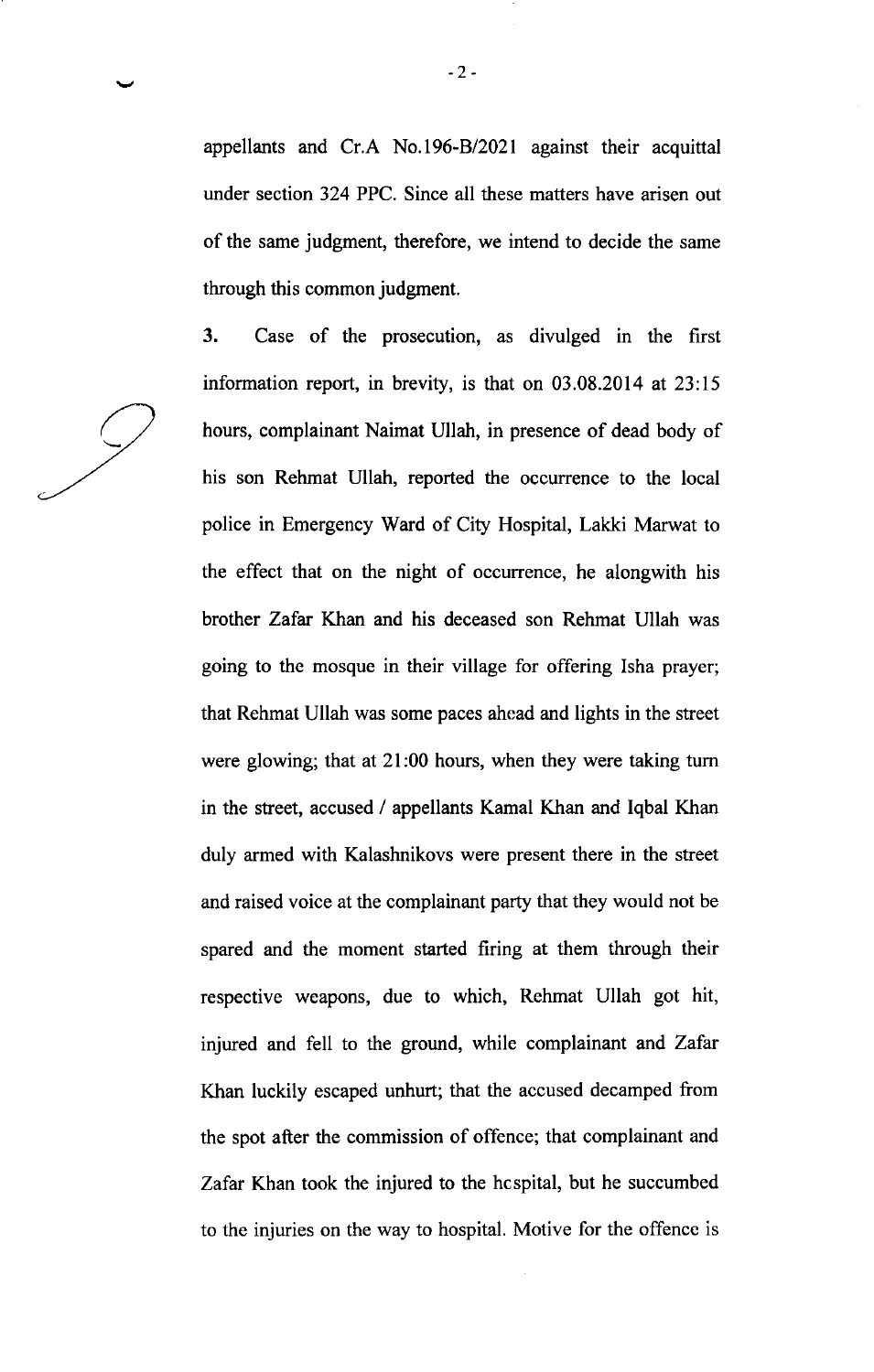alleged to be altercation which had taken place between the deceased and accused party. Hence, the instant case FIR.

4. After completion of investigation and arrest of the accused / appellants, prosecution submitted supplementary challans against them, where at the commencement of trial, the prosecution produced and examined as many as 12 witnesses. On close of prosecution evidence, statements of accused / appellants were recorded under section 342 Cr.P.C, wherein they professed innocence and false implication, however, neither they opted to be examined on oath as provided under section 340(2) Cr.P.C, nor wished to produce defence evidence. After hearing arguments, the learned trial Court vide impugned judgment dated 16.11.2021, convicted and sentenced the accused / appellants Ahmad Kamal alias Kamal Khan and Iqbal Khan as mentioned above. Hence, the instant appeal and revision against the judgment of conviction.

5. We have heard learned counsel for the parties alongwith leamed A.A.G for the State at length and with their valuable assistance, the record was gone through.

6. The unfortunate incident claimed the life of the deceased, who, after receiving firearm injuries, lost his life and was shifted to Civil Hospital, Lakki Marvat where the matter was reported. The complainant, while reporting the matter, charged the appellants for the death of the deceased and after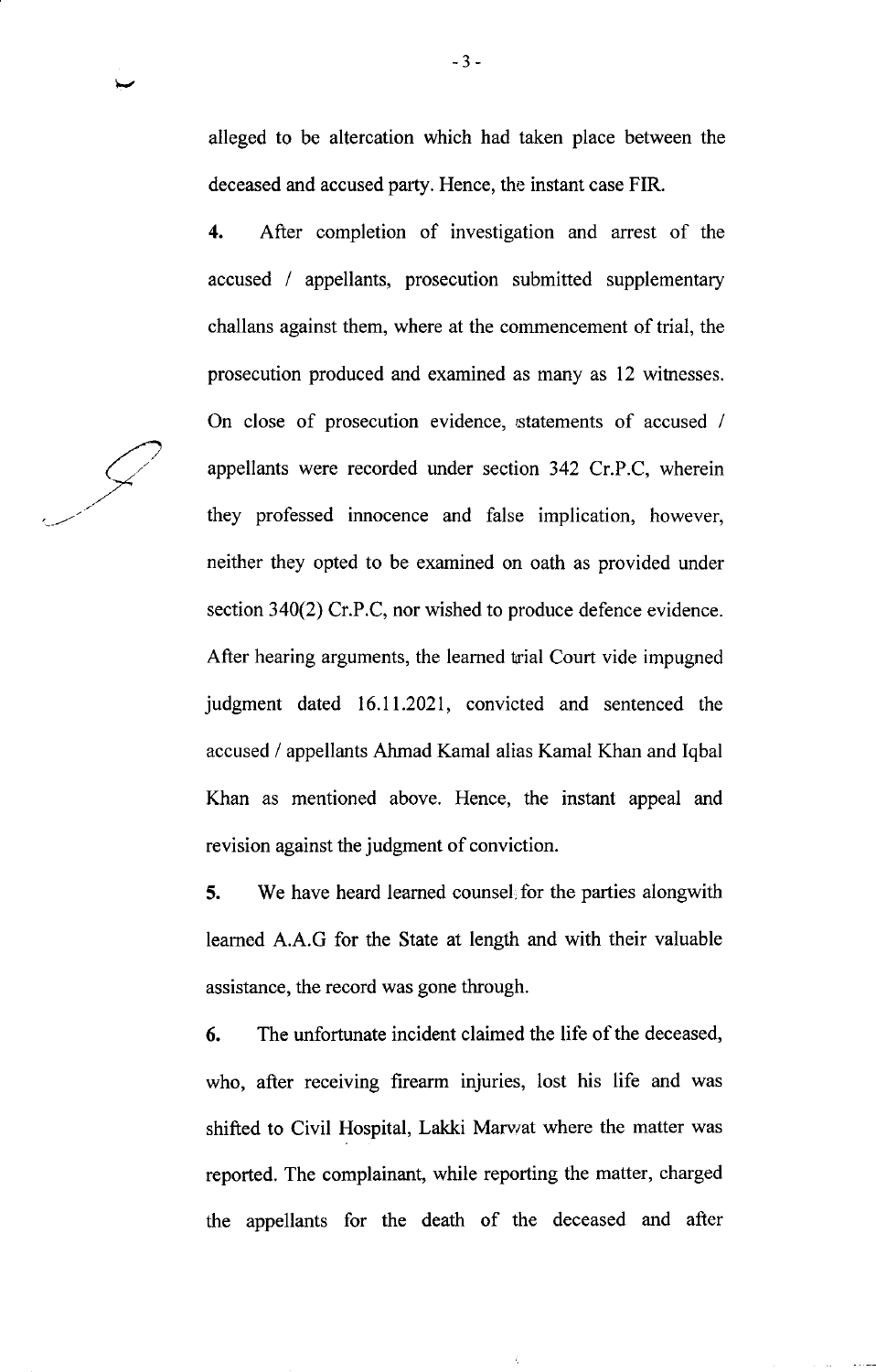registration of the case, the injury sheet and inquest report were prepared and the dead body was sent to the doctor for postrnortem examination. The investigating officer, after receiving copy of the F.LR, visited the spot and on pointation of the eye witnesses, prepared the site plan. During spot inspection, the investigating officer collected 2l empties of 7.62 bore from the places of the appellants, whereas, bloodstained earth was recovered from the place of the deceased. During spot inspection, the investigating officer took into possession a bulb installed on the main gate of the house of the complainant and a tube light from an electric pole near the place of occurrence. The collected empties were sent to the firearms expert, where a report was received in positive with explanation that the recovered empties were fired from different weapons. The appellant Ahmad Kamal was arrested on 07.08.2019, when he could not succeed in getting his bail before arrest confirmed, whereas, the accused Iqbal Khan was arrested on 12.06.2020. The appellants after their arrest faced trial and on conclusion of the trial, the learned trial court was pleased to convict the appellants vide the impugned judgment. Feeling disgruntled, the appellants approached this Court through the instant criminal appeals. As both the appeals are arising out of one and the same judgment, so we intend to decide the same through a consolidated judgment.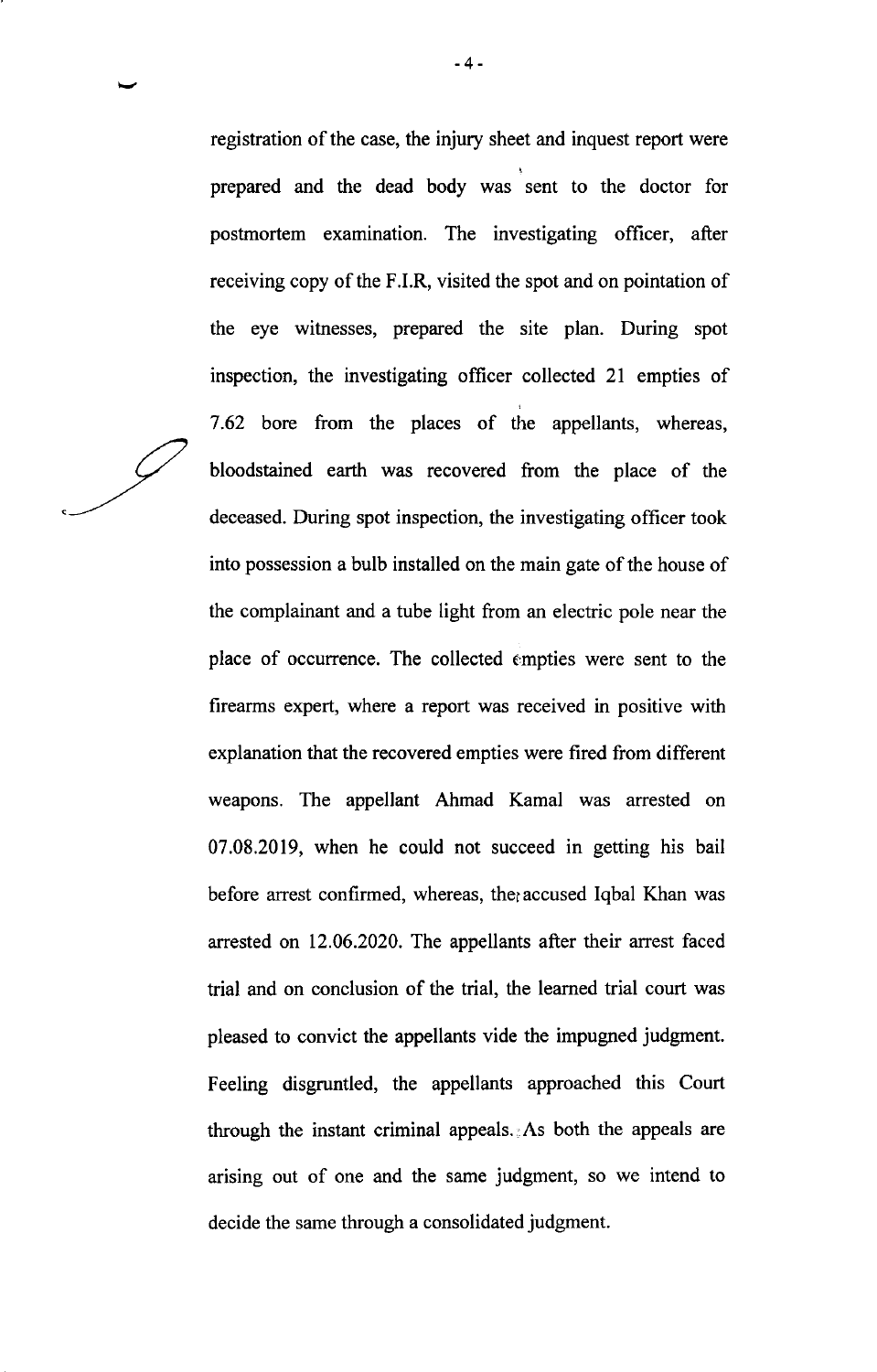7. The leamed trial court dealt with the matter comprehensively and after application of judicial mind to the collected evidence on file and the recorded statements before the trial court, convicted the appellants as mentioned above.

8. Though, the leamed trial judge applied his judicial mind to the record of the case and while retuming a guilty verdict against the appellant, all the material aspects of the case were taken into consideration and thereafter, the fate of the appellants was determined. True that in the incident, the deceased lost his life owing to oral altercation, but equally true that the matter was reported by his real father to the local police after shifting the dead body to the Civil Hospital, Lakki Marwat, but the same does not absolve the prosecution of its liability to establish its case through independent witnesses. As in the incident, two real brothers were charged and convicted, so we feel it essential to scan through the record once again, so to know as to whether the approach of the leamed trial court was correct and as to whether the learned trial judge, while passing the impugned judgment, took into consideration the material aspects of the case. This being the Court of appeal is under the obligation to reassess the already assessed evidence, so that miscarriage of justice could be avoided.

9. The tragic incident occurred on 03.08.2014 at 2l:00 hours, when the deceased, in the company of his father (the

-5-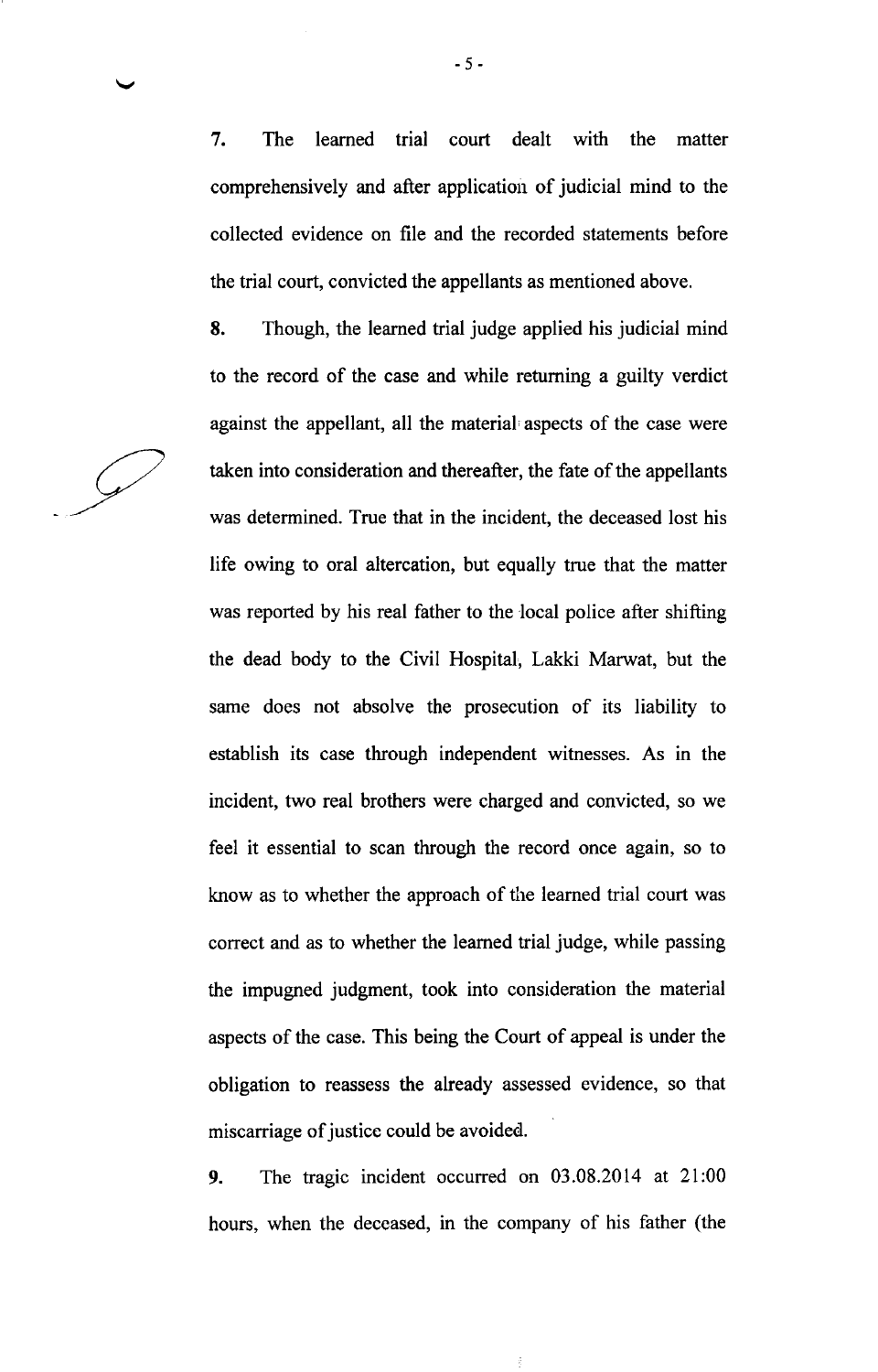complainant) and his real uncle, were on their way to the local mosque to perform Isha prayer. It is the case of the prosecution that when the deceased took a tum in the street, the assailants, who were already present, duly armed, started firing at them, which resulted into injuries on the person of deceased and, who, after receiving firearm injuries, rushed back and fell on the ground at point No.lA, wherefrom the investigating officer recovered bloodstained earth. The moot questions for determination before this court are, as to whether the incident occurred in the mode, manner and at the stated time; and as to whether the complainant alongwith the deceased was present when he received firearm injuries; and as to whether the matter was reported in the manner and at the stated time and as to whether these were the appellants who killed the deceased. In order to resolve the controversy, we deem it essential to go through the statements of the witnesses who appeared before the trial court. The complainant was examined as PW-08 who stated that on the day of incident, he alongwith the deceased and the eye witness were on their way to the local mosque, when they took a turn, the appellants were already present duly armed, started firing at the deceased and the deceased, after receiving firearm injuries, fell to the ground and while shifting to the hospital, the deceased succumbed to the injuries; that the complainant alongwith the eye witness accompanied the dead

-6-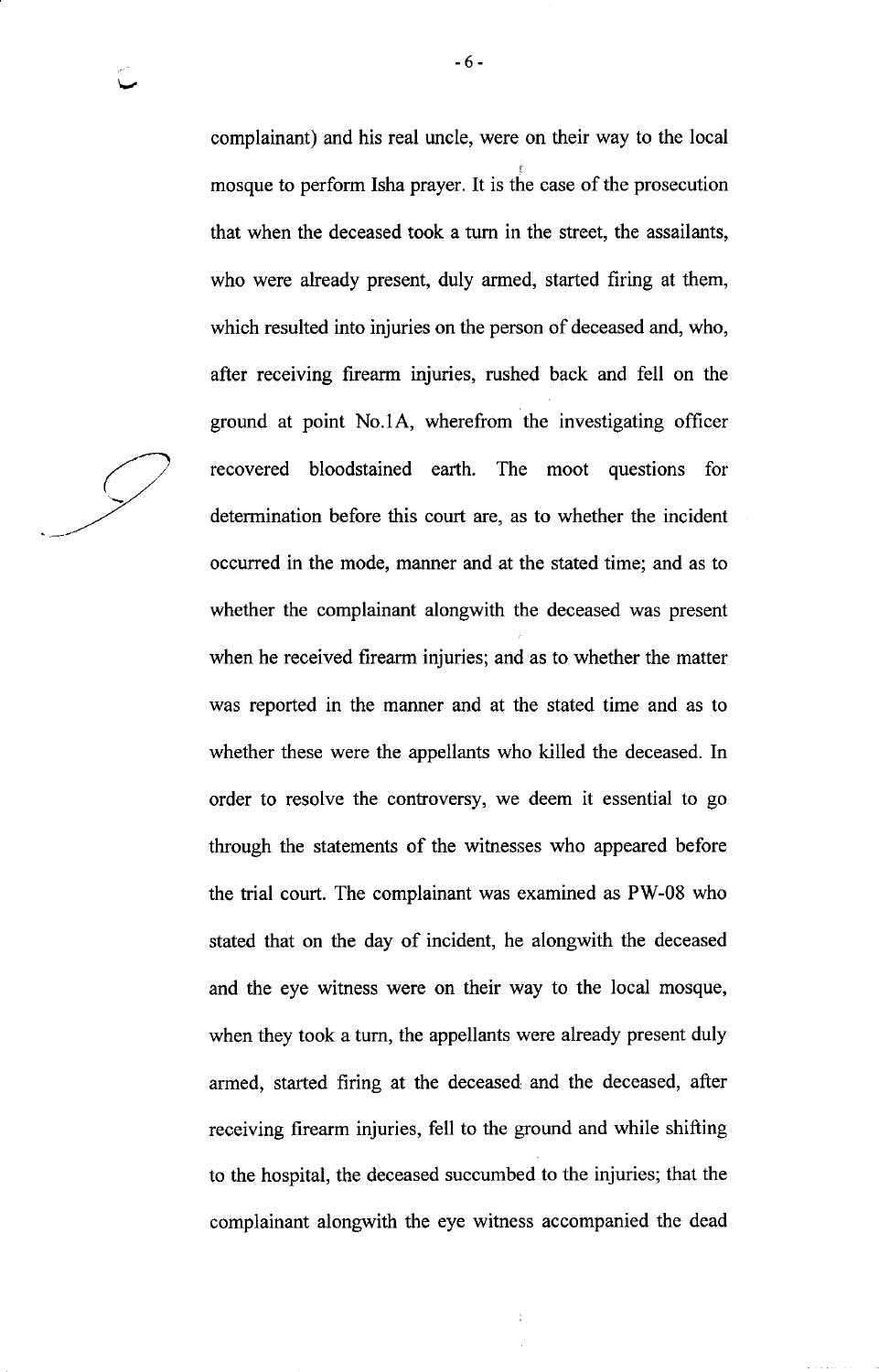$\mathcal{L}$ 

body to the hospital where the matter was reported to the local police; that after doing the needful, they accompanied the investigating officer to the spot and on their pointation, the site plan was prepared. It is essential to note that while reporting the matter, the complainant disclosed that soon after leaving their house, when they took a furn in the street, the deceased was fired at and that the accused were identified in the light of bulbs, which were installed on different houses in the street. The complainant was examined on this particular aspect of the case, where he stated that the investigating officer recovered a bulb from the main gate of his house and another, installed in the electric pole. It is pertinent to mention that the investigating officer, while preparing the site plan, allegedly took into possession a bulb from the main gate of the complainant which has been shown at point-D, whereas, the recovered tube light from the electric pole is mentioned at point-A in the site plan. As at the time of incident, it was pitched dark and that the complainant and eye witness were able to identify the assailants in the bulbs light installed at the place of incident, so its importance cannot be overlooked and the same needs consideration. While going through the site plan, it transpired that the place where the deceased received firearm injuries no electric tube light was installed. It was argued that the assailants were identified in the tube light installed in the electric pole. In

f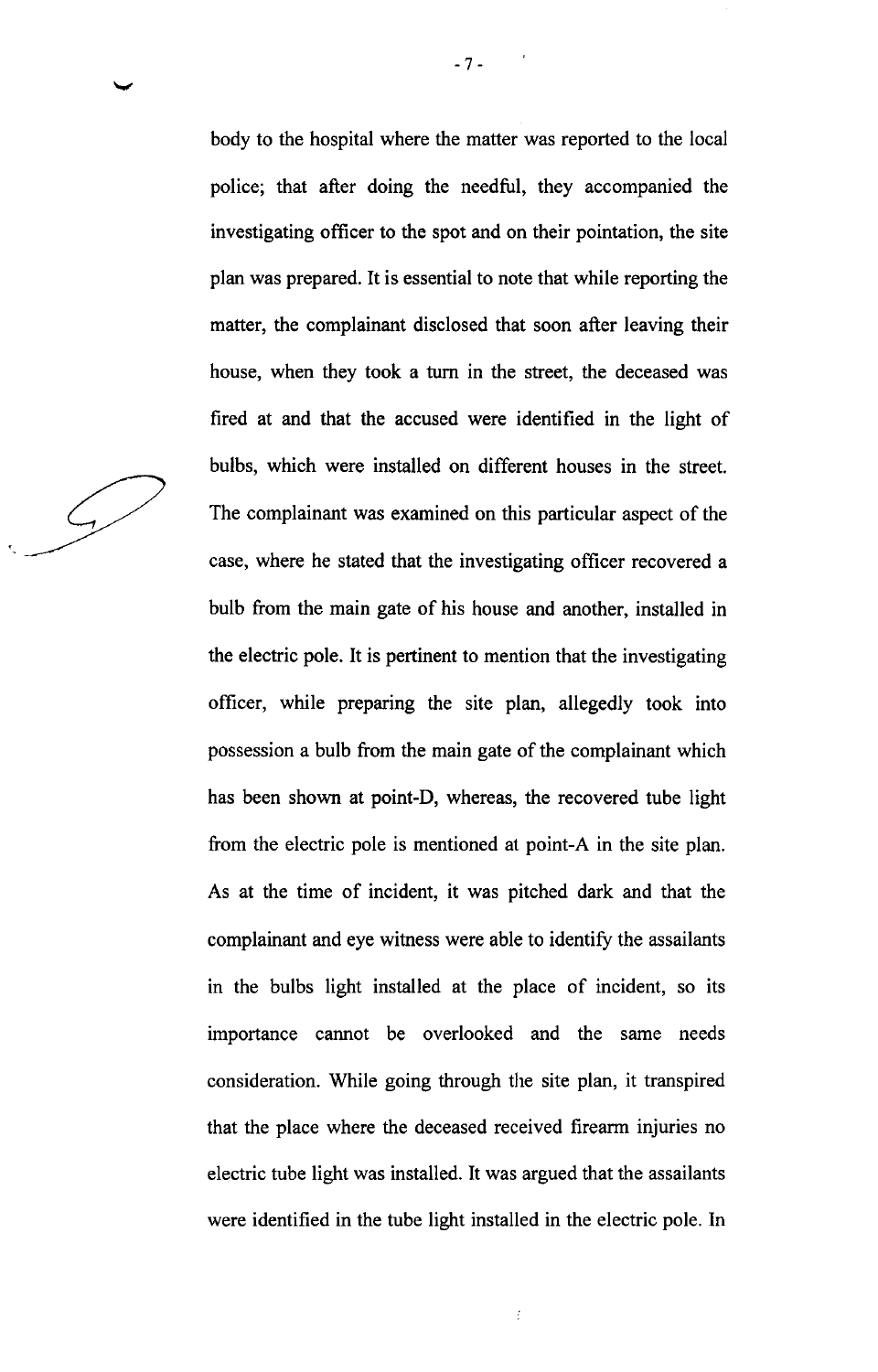order to ascertain as to whether the identification from such a long distance i.e. the pole where the tube light was installed, and the assailants wherefrom they fired at the deceased, was possible? To resolve the controversy, we deem it essential to go through the statements of the wifiresses and that of the investigating officer. The complainant was examined as PW-08 who stated that the inter se distance between the electric pole and the assailants was 35 paces with further explanation that the deceased was seven paces ahead from them, whereas, the distance between the assailants and the deceased is given as eight paces. Keeping in view the distance between the parties and that of the electric pole, it does not appeal to a prudent mind that from such a long distance of more than seventy feet the identification was possible. It is interesting to note that the investigating officer, during spot inspection, took into possession an electric bulb from .the main gate of the complainant, but he did not collect any bulb from the house where the deceased received firearm injuries. If we admit to what the complainant stated, as correct that different lights were installed on the surrounding houses, then in that eventuality, it would have been of prime importance for the investigating officer to collect an electric bulb from the house of one Habib Ullah, where the deceased received firearm injwies. The circumstances do suggest that the deceased was not fired at, at

 $\frac{1}{2}$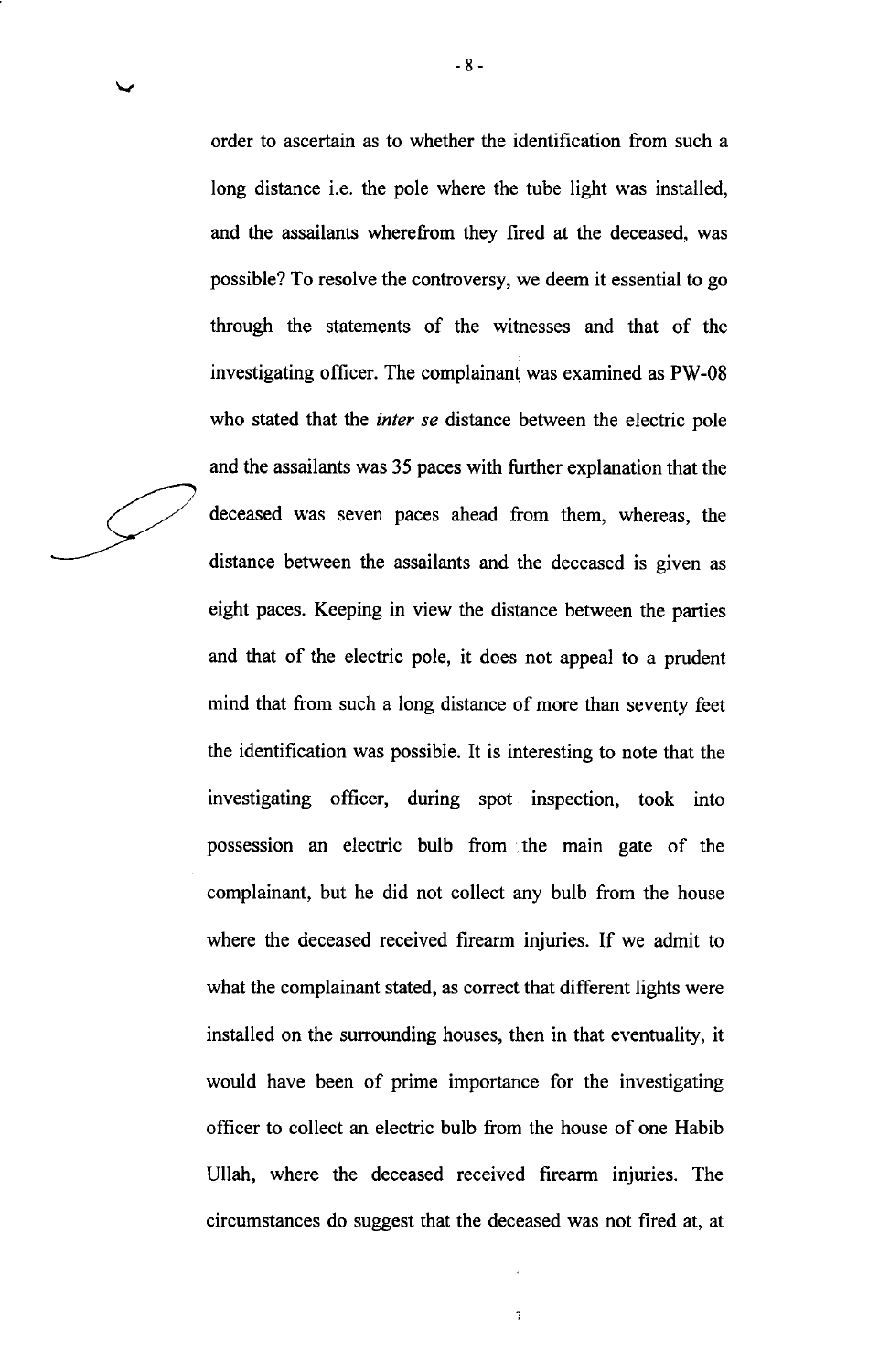point No.l, rather he was fired at, at point No.lA, in front of his house. The physical circumstances of the case run in conflict with the statements of the witnesses, had the deceased received firearm injuries at point No.l, then there was hardly an occasion for him to rush back to point No.1A, as the injuries received by the deceased were on the most sensitive parts of the body. If, for the sake of arguments, we admit that the deceased received firearm injuries at point No.l and fell on the ground at point No.lA, then in that eventuality, the investigating officer would have found the trail of blood between the two points, but neither he mentioned the same nor it was found. This circumstance of the case negates the version of the complainant and it gives birth to suspicion that the deceased did not receive firearm injuries on the stated position.

-9-

10. It is pertinent to mention that if the deceased and eye witnesses were present on the points, as have been shown in the site plan, then in that eventuality, the complainant and eye witness would have also received firearm injuries, but they did not. The complainant in his court statement stated that the street was closed towards north, but surprisingly, the investigating officer did not notice any bullet mark on the surrounding walls. The complainant, when appeared before the Court, stated that he alongwith the deceased and the witness were on their way to the local mosque to perform Isha prayer, when the incident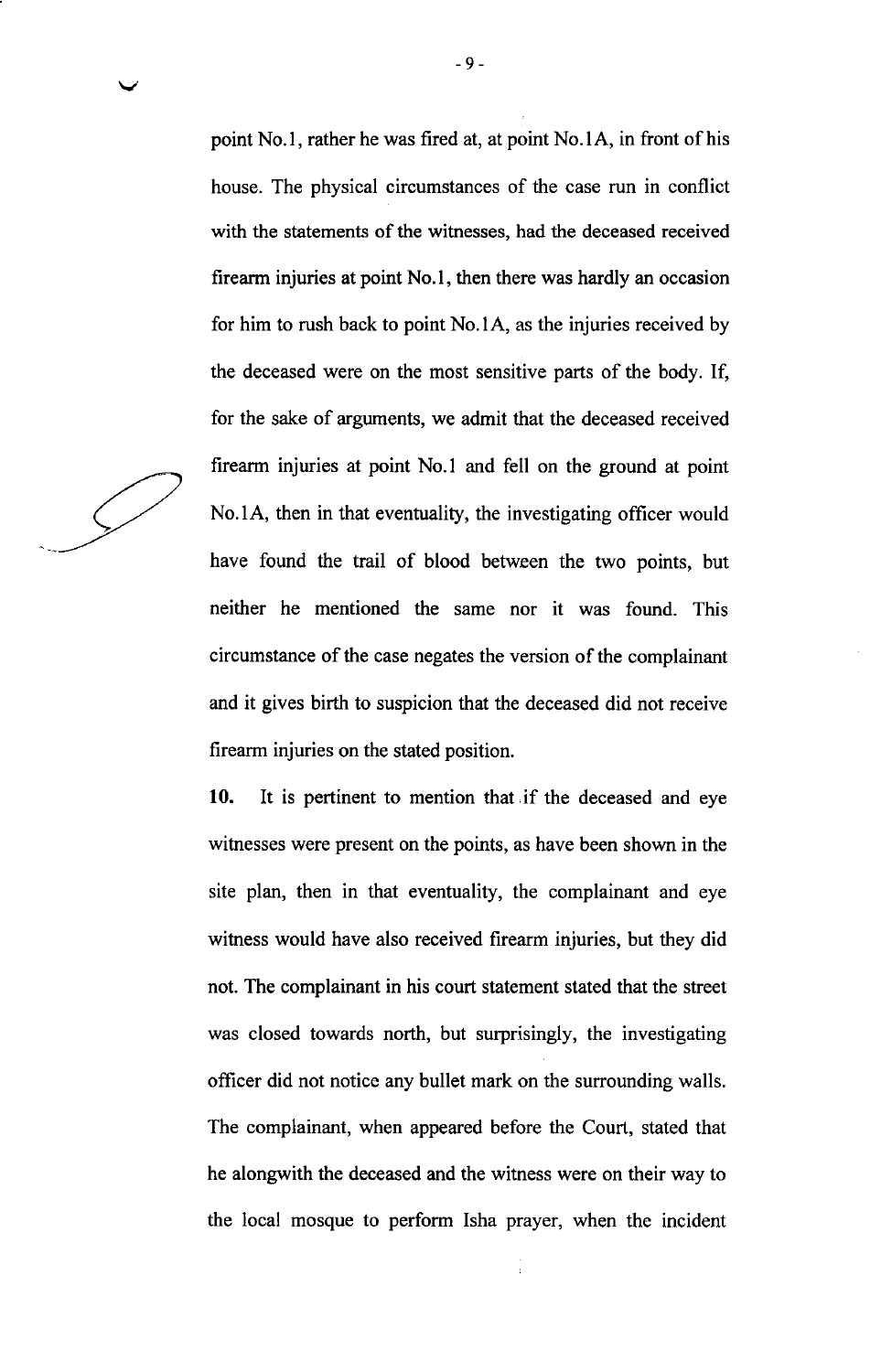occurred. This has time & again come from the mouth of the witnesses that Isha prayer was to be performed at 09:00 PM. We cannot ignore that the witresses stated that it was their routine to go to the mosque and perform prayer, if we take it correct, then in that eventuality, the complainant, eye witness and the deceased would have gone to the mosque a little earlier. The record tells that it was the deceased who was walking ahead, whereas, in this part of the country, if father and a son would go to the mosque together, then as a matter of respect, the elders take the lead and the youngster follows. If all the three left the house together, then there was hardly an occasion for the deceased to go eight paces ahead, rather all the three would walk together. The complainant, when appeared before the trial Court, stated that soon they took a turn, the assailants fired at them, whereas, the site plan<sub>i</sub> depicts that after taking tum, the deceased walked eight paces towards the assailants. So, the witresses remained inconsistent on this particular aspect of the case and even, the site plan contradicts the stance of the complainant.

11. The deceased, after receiving firearm injuries, as per statement of the complainant, survived for considerable time and while en-route to the hospital, succumbed to the injuries. This is for the prosecution to explain that when the occurrence took place at 09:00 PM, what took it to consume a long two and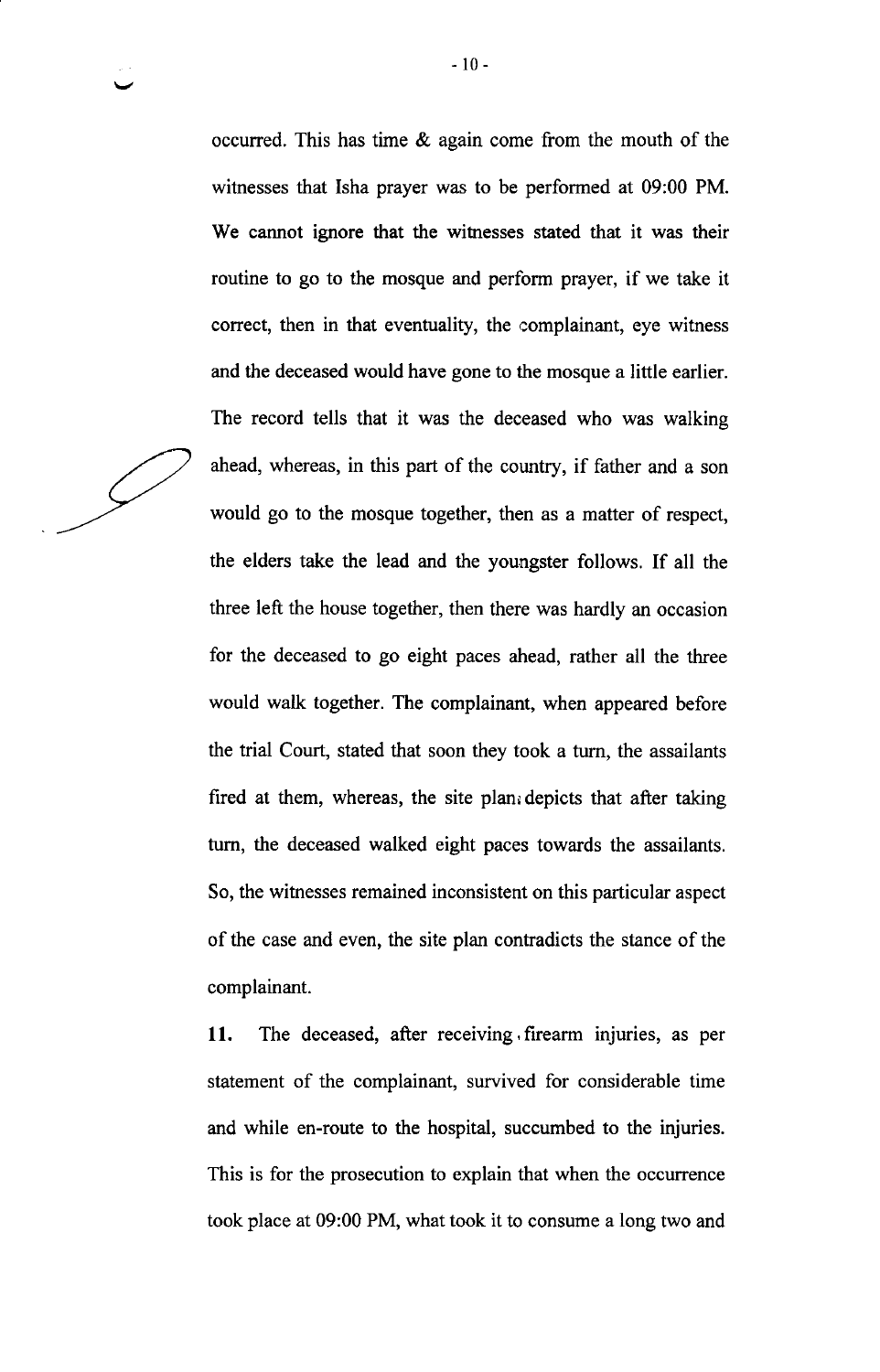a half hours to report the matter. The eye witness was examined as PW-09, who stated that after collecting the dead body from the spot, they reached to the hospital at 10:00 PM, whereas, in the same breath, he further explained that it was 10:08 PM that they reached to the hospital. If we gc with what the witnesses stated, then it is for the prosecution to explain that why the matter was not reported soon after reaching to the hospital. This is intriguing to note that the dead body was received by the doctor for postmortem examination at ll:00 PM and the same was completed at 11:30 PM, whereas, the report was made at 11:15 PM. The prosecution remained silent on this particular aspect of the case and even, if the statements of the witnesses are taken to be correct, then in that eventuality, the time of report and the time when the postmortem examination was conducted, do not support each other. ilt is pertinent to mention that after reporting the matter, the injury sheet and inquest report were prepared. In the relevant column of the inquest report, the time of death is mentioned as 2l:30 hours, which further belies the stance of the complainant regarding the time of occurrence. In order to ascertain as to whether the deceased received firearm injuries at 09:00 PM or earlier, we deem it essential to go through the opinion of the doctor, who, at the time of postmortem examination, mentioned the time between injury and death from one to  $1 - 1/2$  hours. As the witnesses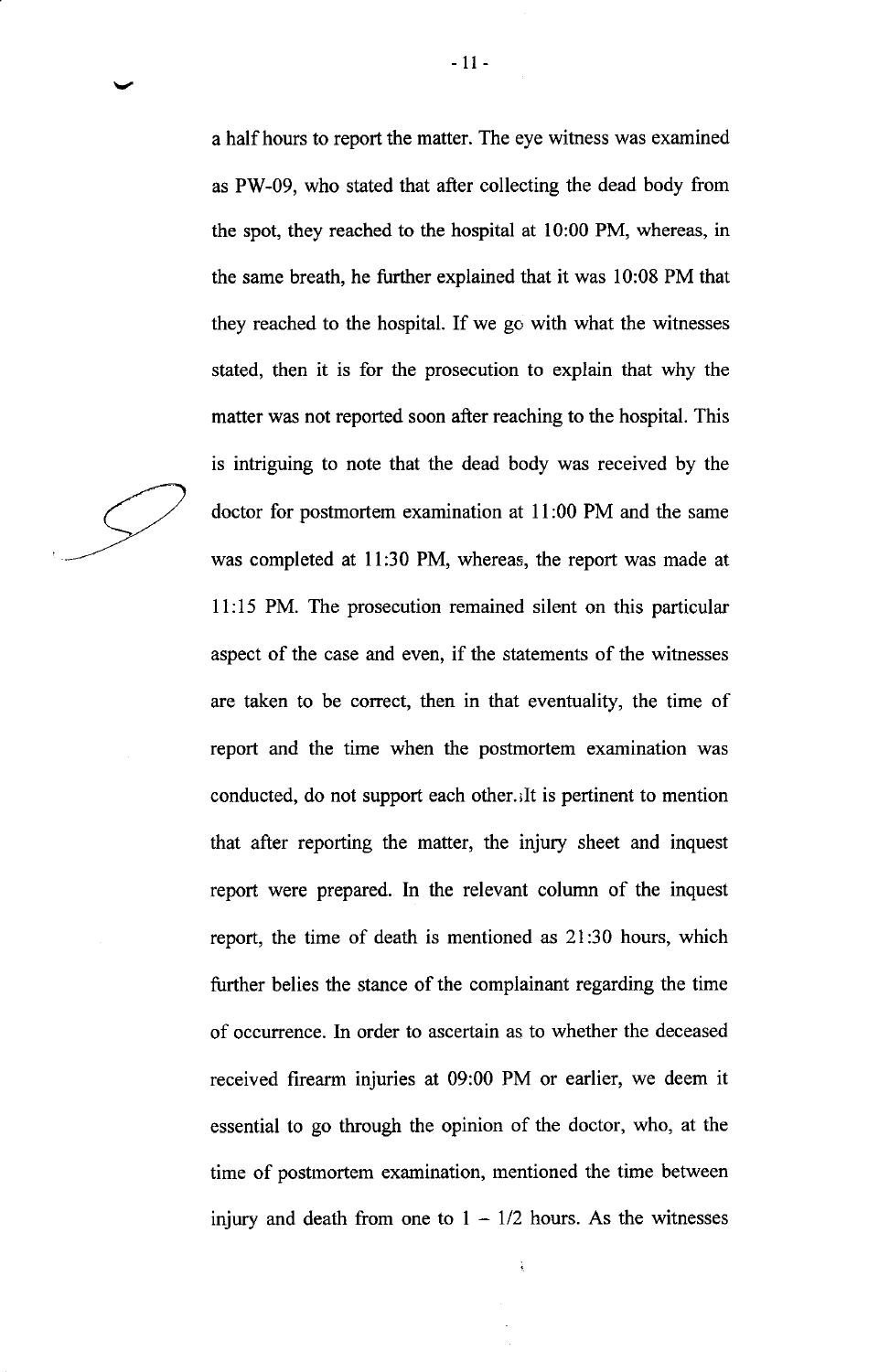went in conflict regarding the survival of the deceased after receiving the firearm injuries and when the doctor mentioned the time between injury and death as  $1 - \frac{1}{2}$  hours, then the statements of all these three witnesses when placed in juxtaposition, no other opinion can be formed, but that the incident did not occur at the stated time. Both the witnesses i.e. the complainant and the eye witness did not support each other regarding the place where the deceased dicd, as the complainant stated that soon after receiving firearm injuries, the deceased fell on the ground, and so the eye witness, but the complainant never stated that after receiving firea m injuries, the deceased rushed back and fell at point No.lA. The conflict between the statements of witnesses and the site plan leave no ambiguity to hold that the deceased received firearm injury at point No.1A and not at point No.l.

12. It was after 12:00 midnight that the investigating officer visited the spot after receiving copy of the F.LR, to be more specific, the investigating officer, visited the spot on 04.08.2014 as the F.I.R was registered after 12:00 hours in the night. The witnesses were examined who stated that the investigating officer recorded their statements on 04.08.2014, whereas, the record tells that their statements under section 16l Cr.P.C were recorded on 03.08.2014. This is for the prosecution to explain that when the FIR was yet to be chalked out, then

ţ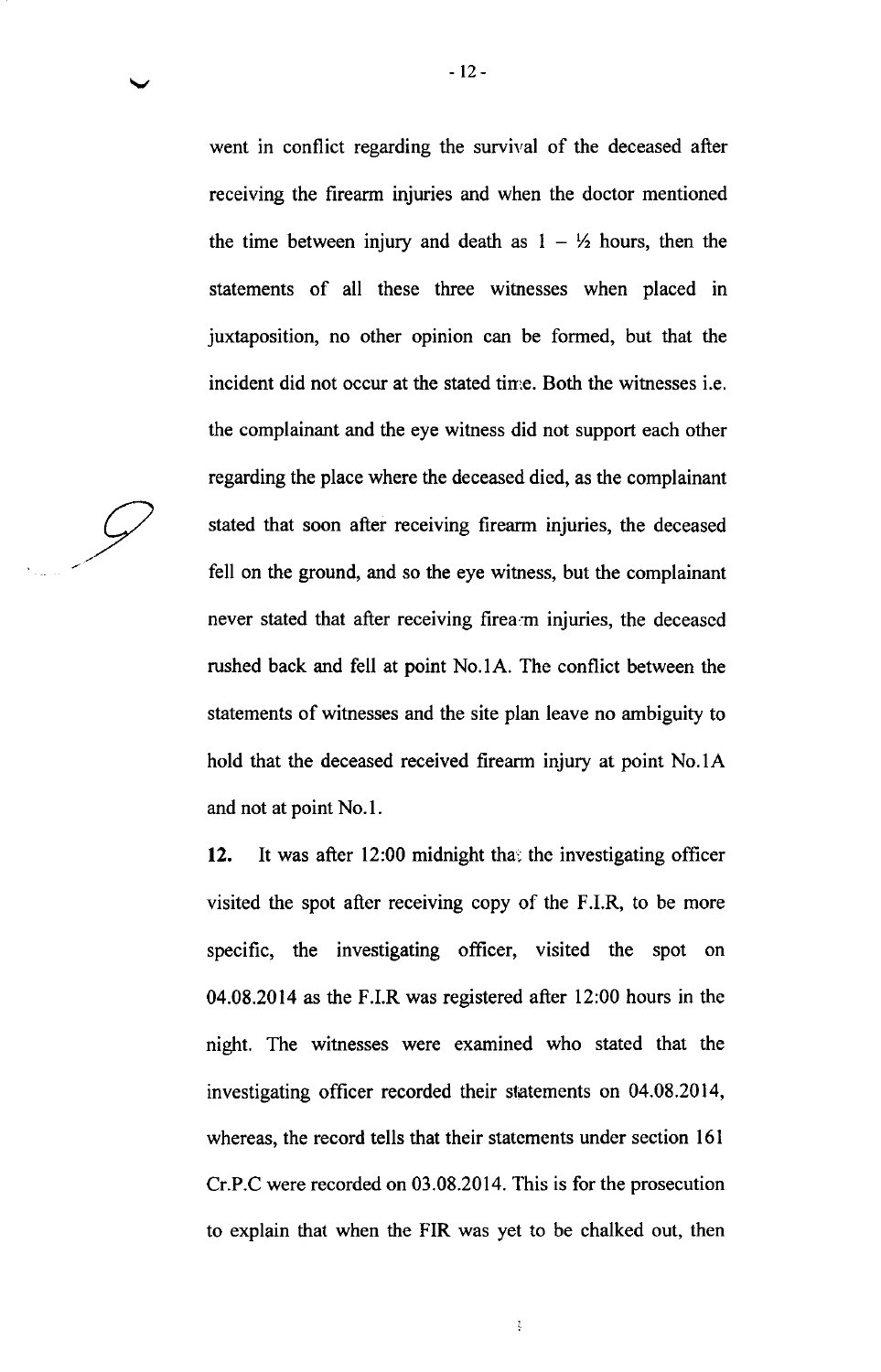how the investigating officer visited the spot and recorded statements of the witnesses. The record was consulted where initially, the date of preparation of site plan was mentioned as 03.08.2014, whereas, later on, the same was tampered and rectihed as 04.08.2014. The overall situation has created an atmosphere of confusion which the prosecution failed to resolve. Another important aspect of the case is that the dead body was brought before the doctor for postmortem examination at  $11:00$  PM, the time, by then, no report was made. The doctor was examined as PW-07, who stated that he started postmortem examination of the dead body at I 1:00 PM and completed the same at 1l:30 PM. When he appeared before the trial Court, he stated that at 11:00 PM, the dead body was brought before him alongwith injury sheet and inquest report. The statement of the doctor does not find support from record of the case, as, by then, the report was not made. We are surprised that when the matter was reported at 11:15 PM, how the doctor could lay hands on the injury sheet and inquest report, as the same were admittedly prepared after the *Murasila* was drafted. When all these anomalies are taken into consideration, coupled with the column of identification, where neither the complainant nor the eye witness stood identifiers, then in such eventuality, an inference can be drawn that either the dead body was shifted to the hospital by the co-villagcrs,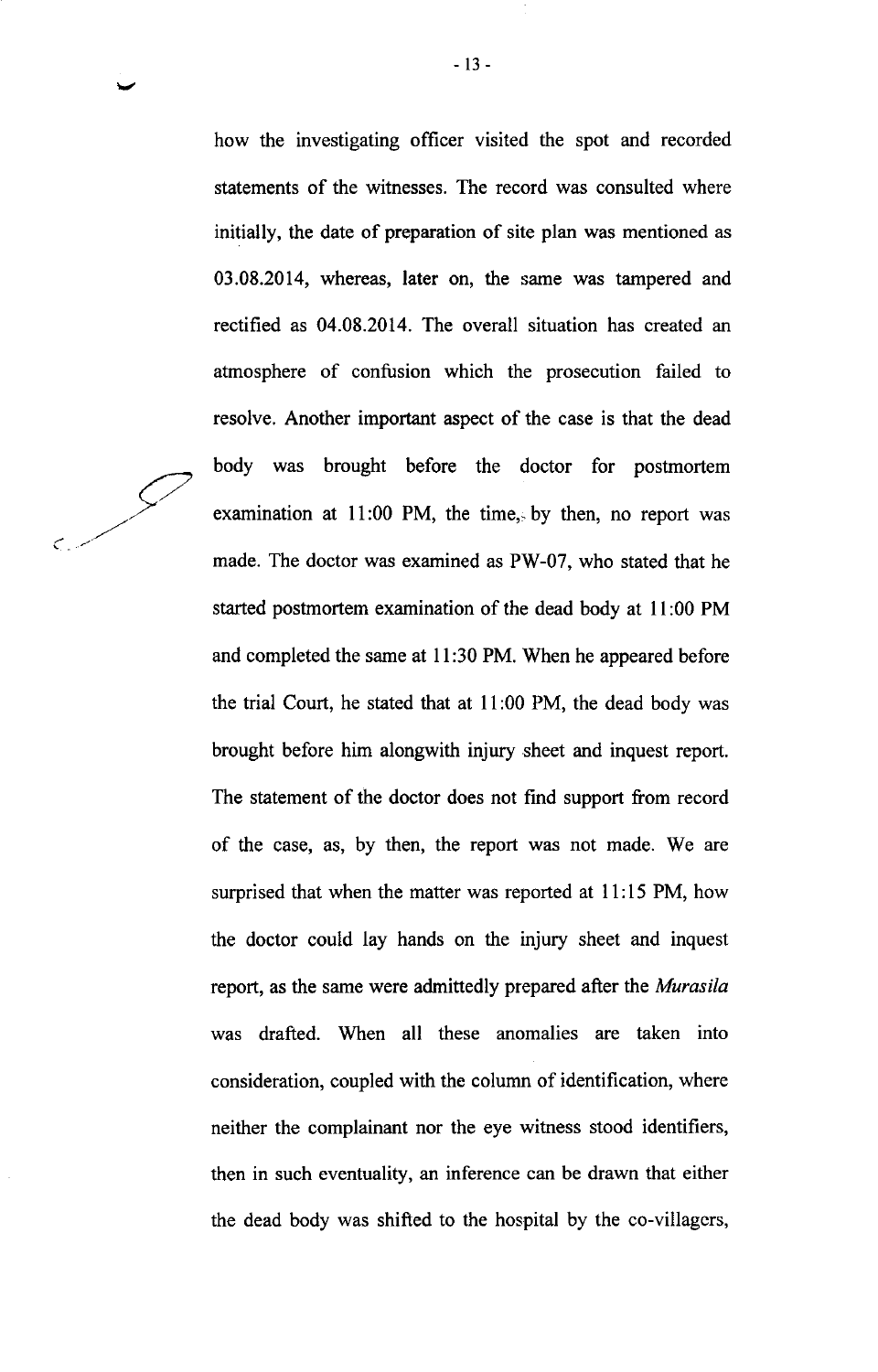where the injury sheet and inquest report were prepared and by then the report was not made, as the complainant was not available or the complainant was searching for the real culprits, who killed the deceased, and that it was after consultation and deliberation that the appellants were charged for the death of the deceased. The superior courts of the country interpreted the importance of the identifiers of the dead body before the police at the time of report and before the doctor, at the time of postmortem examination keeping before them the particular circumstances of a particular case. It is not the rule of thumb that in all cases, the complainant and the witresses must be the identifiers of the dead body before the police at the time of report or the doctor, at the time of postmortem examination. Their importance is to be seen in light of the attending circumstances of every individual case, we cannot make their presence or absence in the columns of identification, both in the inquest and postmortem report, as a touchstone. If the principle is universally acknowledged then it will yield to drastic results and that has never been the intent and purpose behind the pronouncements of the superior courts. In this particular case, though the incident occurred in front of the house of the complainant and that the complainant alongwith his relatives shifted the dead body to the hospital, but the delay caused in reporting the matter and thereafter, in chalking out the first

a

-14-

 $\frac{1}{24}$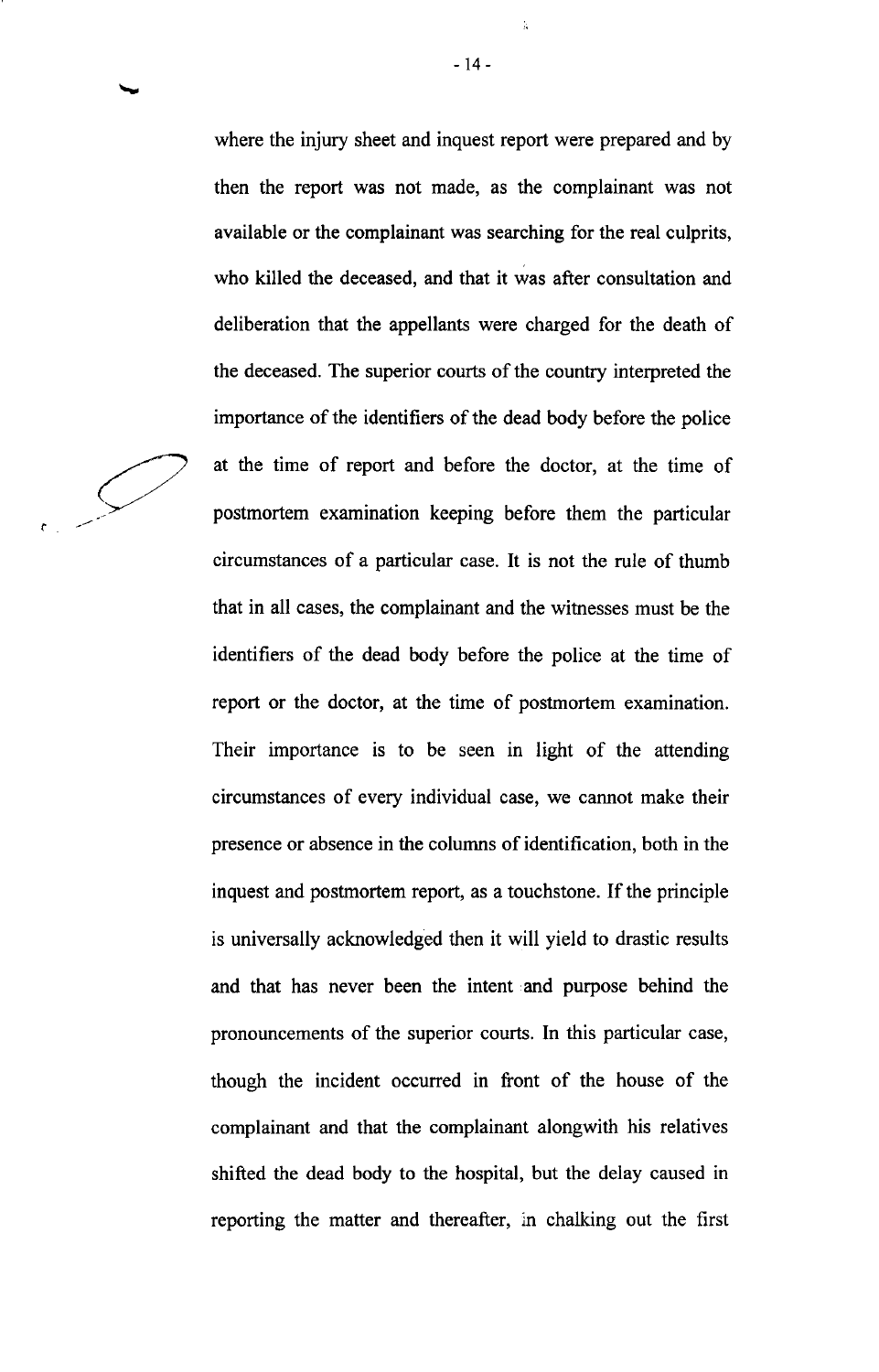information report has increased the anxiety of this Court to a greater extent and has compelled this Court to observe that either the complainant was not present at the time of incident in his village or that the real culprits were not known. When both the probabilities are placed in juxtaposition, this Court is not reluctant to go for the second choice, that is, the complainant was not in the knowledge of the real culprits and that it was after inquiry and consultation that the appellants were charged and the benefit of doubt, in the circumstances, can only be extended in favour of the appellants, as is held in case titled

-15-

j

## "Muhammad Manshah Vs The State" (2018 SCMR 772):

"Needless to mention that while giving the benefit of doubt to an accused, it is not necessary that there should be many circumstances creating doubt. If there is <sup>a</sup> circumstance which creates reasonable doubt in a prudent mind about the guilt of accused, then the accused would be entitled to the benefit of such doubt, not as a matter of grace and concession, but as a matter of right. It is based on the maxim: It is better that ten guilty persons be acquitted, rather than one innocent person be convicted"

13. The eye witness appeared before the Court as PW-09, who stated that when the complainant was reporting the matter, he was expelled from the room by the scribe and that he was not asked to verify the report of the complainant. The overall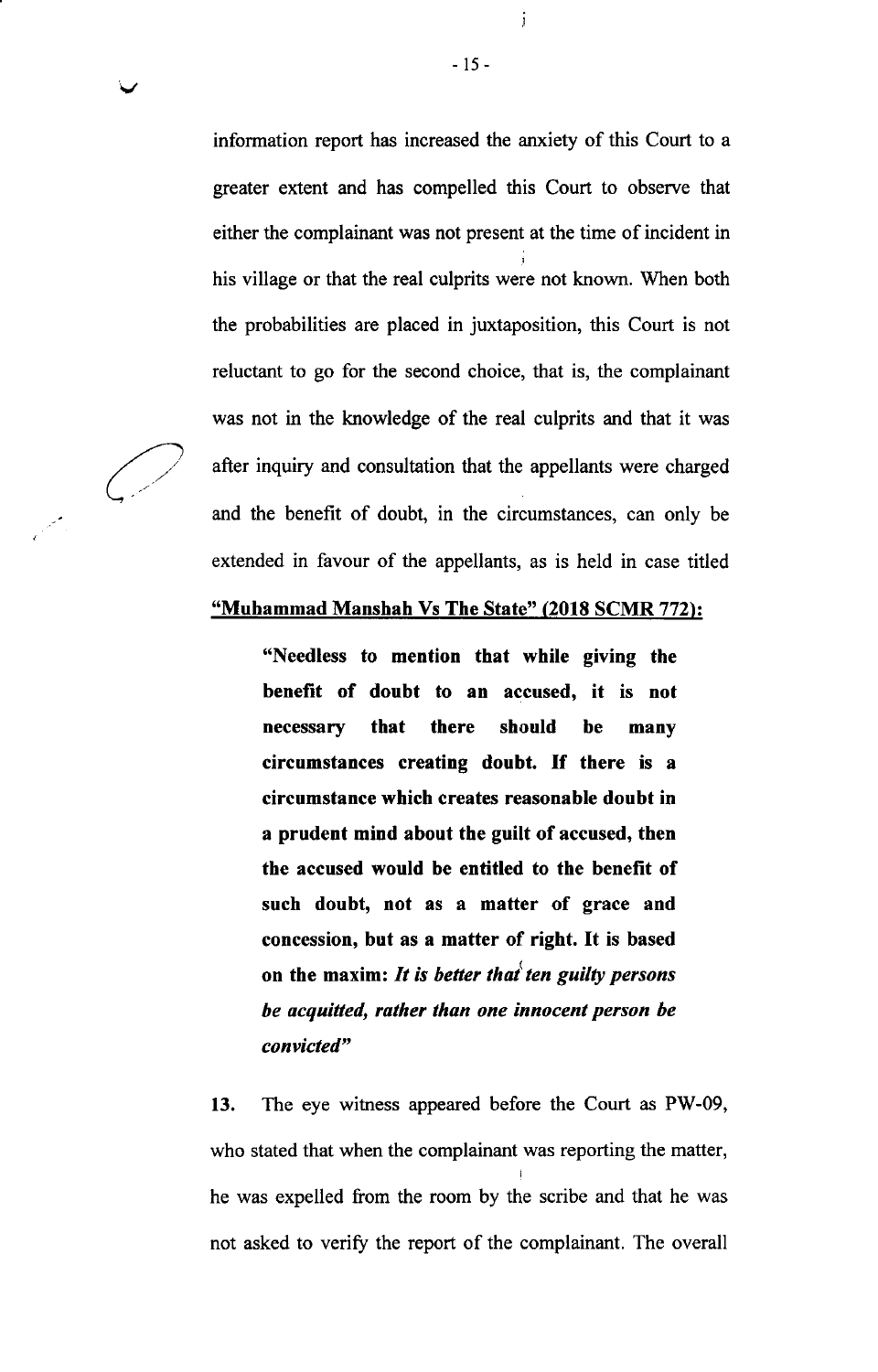circumstances, as discussed above, tamish the veracity of the witnesses and also their credibility. The situation has been beautifully answered by the Apex Court in case titled **Khair** Muhammad and another Vs The State through P.G Punjab and another (2021 SCMR 130):

'6There is no denial to this fact that the petitioners are nominated in the crime report. According to the contents of the crime report, it is mentioned that the occuirence has taken place in the morning whereas the matter was reported to police at 10:50 AM. Admittedly, the inter se distance between the place of occurrence and police station is 08 KM. Inordinate delay qua time of occurrence and registration clearly reveals that possibility of deliberation and consultatiori cannot be ruled out."

14. The medical evidence does not support the case of the prosecution, the doctor who was examined as PW-07, he admitted that the deceased received injuries on the vital parts of his body, his statement get support from the postmortem report. The postmortem report tells that the most vital organs of the body of deceased were damaged. When such was the precarious condition of the deceased at the time of incident, we are not in a happy mood to accept that the deceased could run from point No.l to point No.lA, if so then between the two places, the investigating officer would have shown the trail of blood. The

 $\oslash$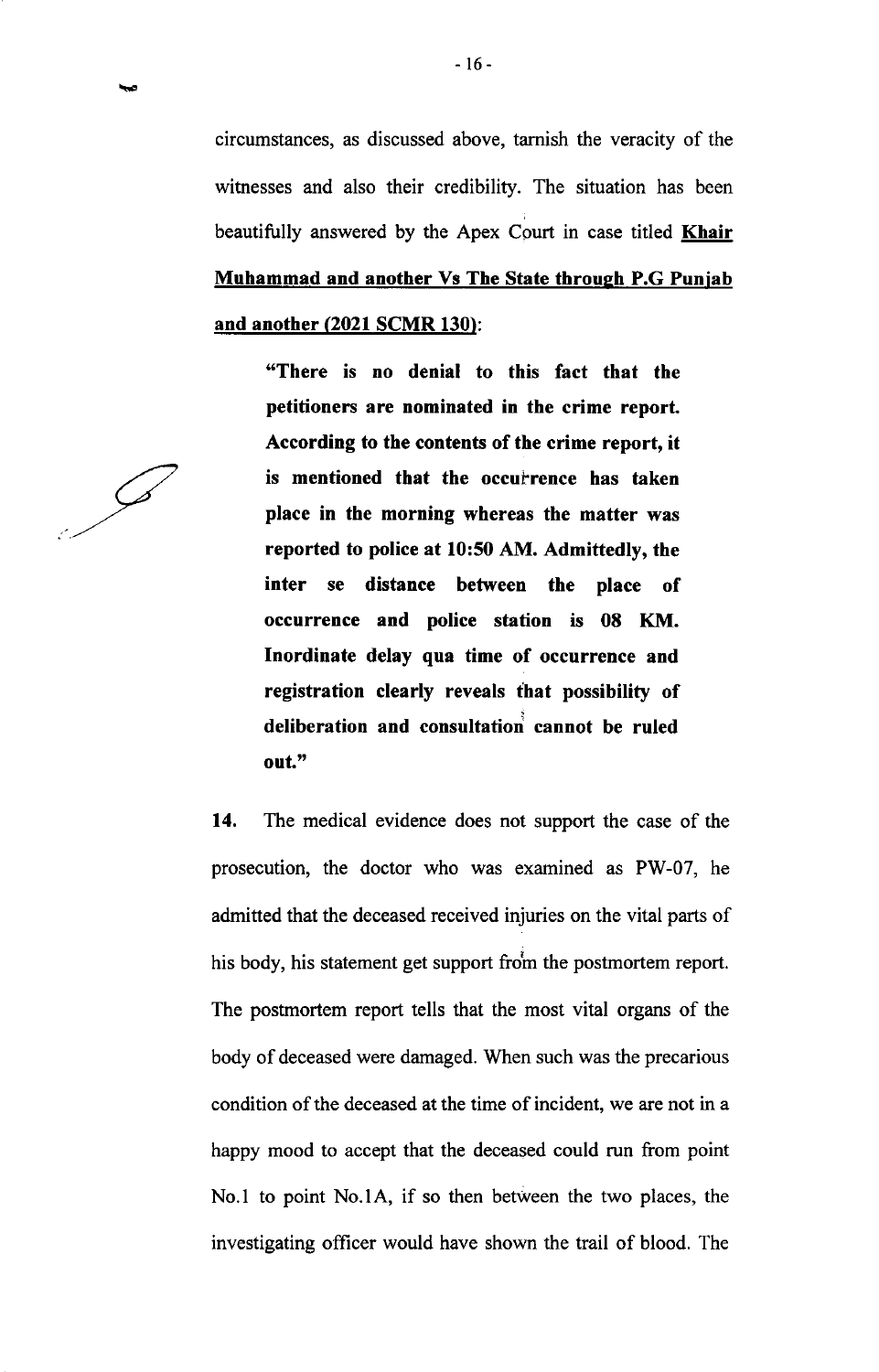conflict between the medical evidence and ocular account has damaged the prosecution case beyond repair. True that the medical evidence is confirmatory in nature and in case of availability of strong eye witness account, it plays a little role, but in case where the witnesses fail to establish their presence on the spot then in that eventuality, it becomes obligatory that the medical evidence must be respected and appreciated. In case in hand, we lurk no doubt in mind that the witnesses failed to establish their presence on the spot at the time of incident, so the medical evidence is to play the decisive role and as such, the conflict between the two has created dents in the prosecution story.

15. It is evident from the record that the investigating officer collected 2l empties of 7 .62 bore from the place of incident, but surprisingly, the same were not sent to the firearms expert soon after its recovery, rather the same were received to the laboratory on 08.09.2014, after a considerable delay of 34 days, which the prosecution failed to explain. The investigating officer did not record the statements of independent witnesses regarding the safe custody of the collected empties and even no record was collected from the concerned police station as to where these empties were lying. Neither the Muhrrir of the concemed police station was produced nor the police official who took the same to the firearms expert. When the safe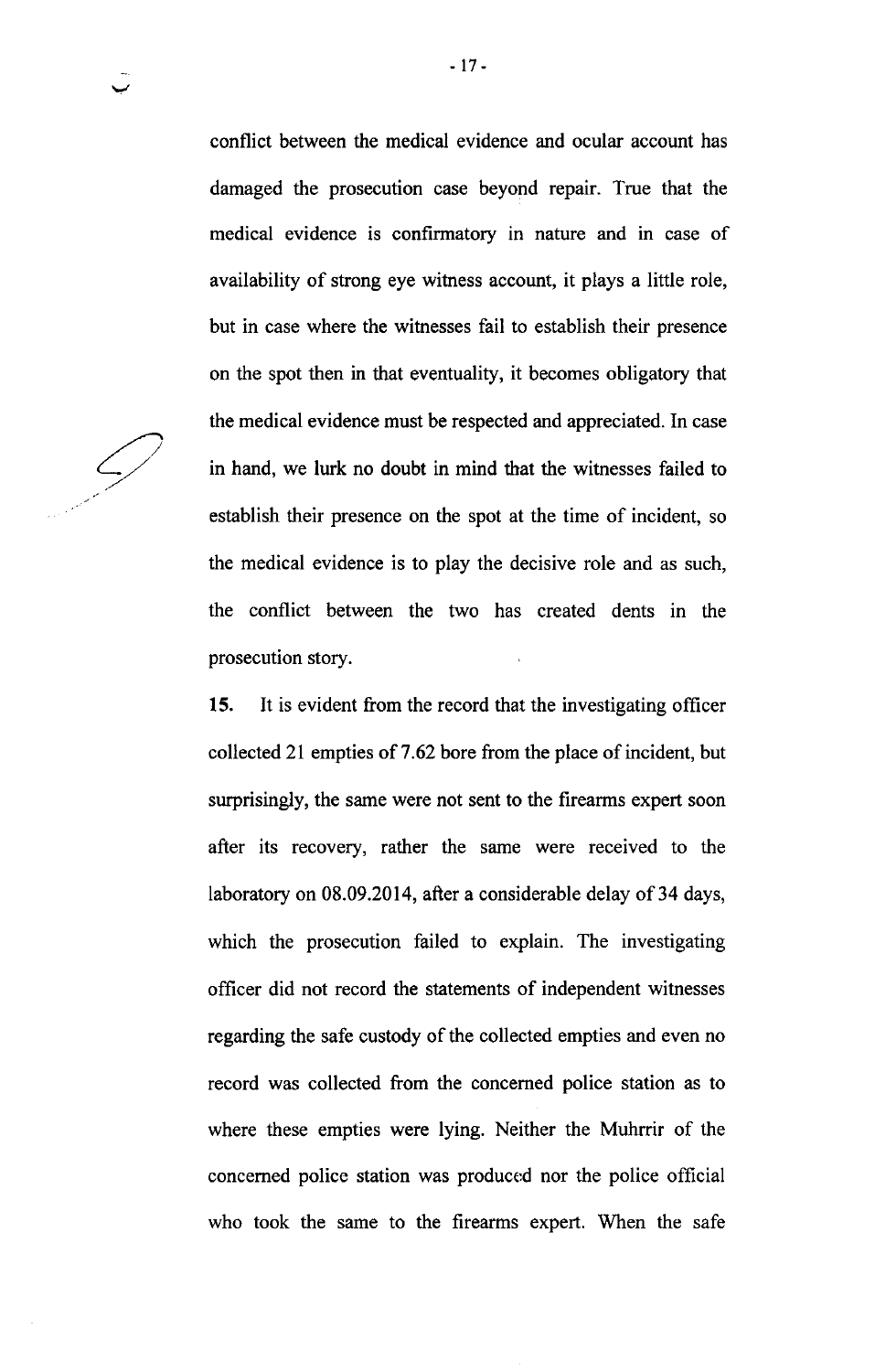custody of the collected empties could not be proved on record, then in such eventuality, this piece of evidence cannot be taken into consideration and as such, it has lost its evidentiary value.

16. True that the incident occurred on 03.08.2014, whereas, one of the appellant was arrested on 07.08.2019, who could not succeed in getting his bail before arrest confirmed and the other on 12.06.2020, no plausible explanation was given regarding their long abscondance. An attempt was made to convince this Court that the long abscondance of the appellants is a sufficient factor to help in their conviction, but we are not impressed, as the law is settled that abscondance is a circumstance which can be aided to the benefit of the prosecution, provided the prosecution succeeds in establishing its case against the accused charged, but when the prosecution is lacking evidence, then abscondance has a little role to play. In case in hand, as the witnesses could not succeed in establishing their presence on the spot and the mode and manner is still shrouded in mystery, so the abscondance cannot be taken into consideration, that too, to convict the appellants.

<sup>17</sup>. The motive was alleged as oral altercation between the appellants and the deceased a few days earlier to the incident, but the complainant could not bring on record any substantial evidence in that respect and even the'investigating officer did not record the statements of independent witnesses in support of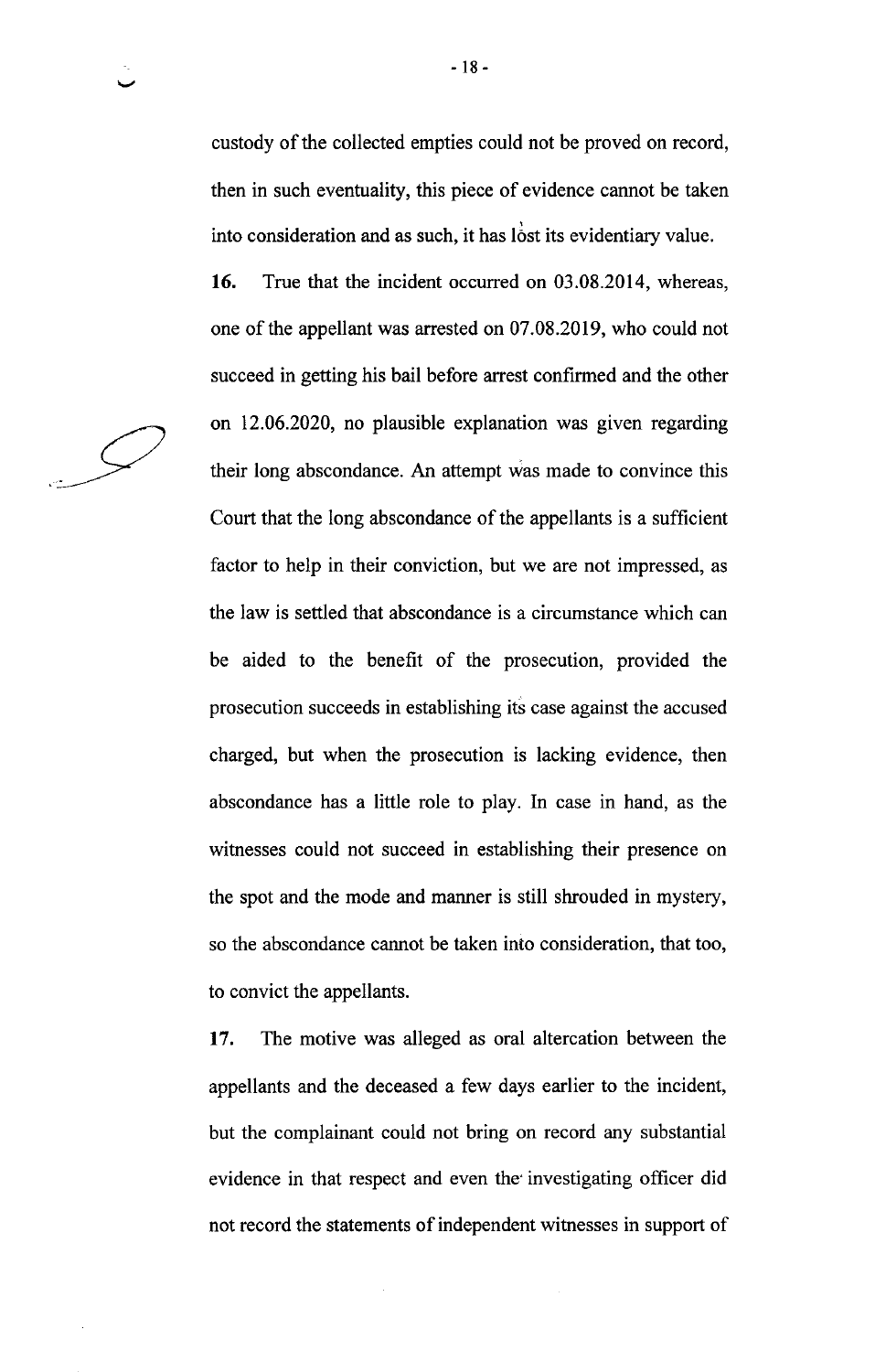the alleged motive. Except mere oral assertion by the complainant, no positive evidence was produced in respect of the motive, thus, this Court has no other option, but to hold that the prosecution failed to establish the motive. True that absence or weakness of motive, in itself, is not sufficient to dislodge the prosecution story, but at the same time, we cannot ignore its importance, more particularly in the given circumstances of the present case. As the reason to kill was the altercation between the deceased and accused, so the liability of the prosecution was more than the ordinary cases. When the complainant failed to convince this Court through reliable witnesses that a day earlier to the incident, an altercation took place between the parties, this Court is not hesitant to hold that the charge against the appellants was the outcome of consultation and deliberation.

18. Afler evaluating the evidence from different angles, this Court reaches nowhere, but to hold that the prosecution failed to bring home guilt against the appellants. The learned trial judge could not appreciate the available evidence on file and the unique characteristics of the present case, so he fell in error while passing the impugned judgment. We are firm in our belief that miscarriage of justice has occasioned while passing the impugned judgment. Not only the learned trial Court fell in error on facts of the case, rather it misdirected itself in law and in that eventuality, this Court reserves no option, but to